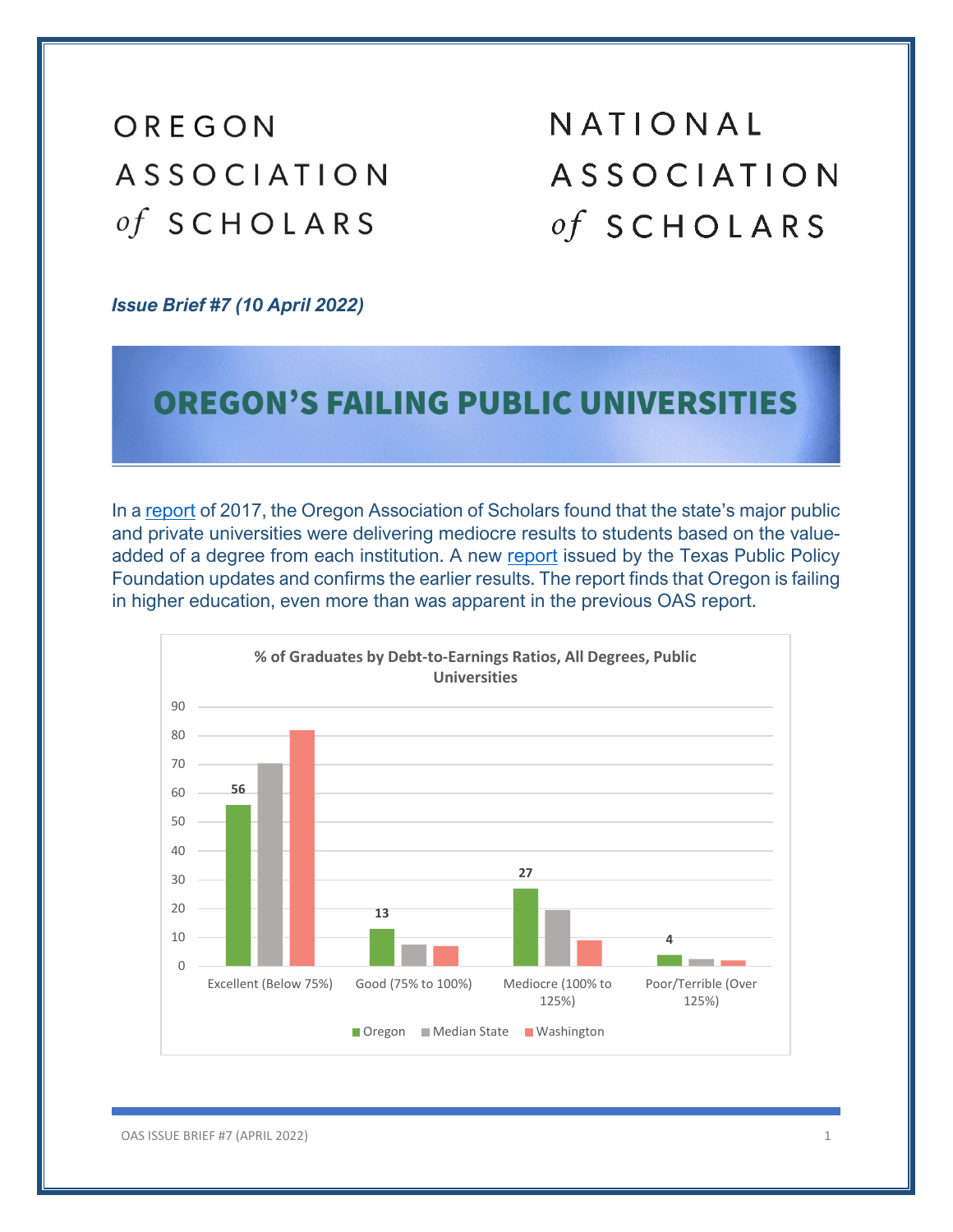The Texas Public Policy Foundation report measures effectiveness in higher education by comparing the annual earnings of graduates two years after graduation with the debt burden they held at graduation. Presumably, colleges and universities that leave students with lower debt-to-earnings ratios do a better job of delivering value for money. The report describes debt-to-earnings ratios below 75% as Excellent while, at the other extreme, ratios over 100% are Mediocre, Poor, or Terrible. The report then aggregates students based on the home states of their institutions to compare the performance of states. The report uses data from cohorts of college students who graduated from public institutions in 2014-15 and 2015-16.

The results show that just 57% of graduates from Oregon public universities in the 2015 and 2016 classes had debt levels below 75% of their annual earnings two years later. That compares to a median level across all states of 71% in the Excellent category and 82% in comparable Washington state. At the other end of the spectrum, 31% of Oregon graduates fell into the Mediocre, Poor, or Terrible categories, compared to a median state value of 22% and a value in Washington state of just 11%.

Overall, the results put Oregon in the dismal place of  $45<sup>th</sup>$  out of 50 states.

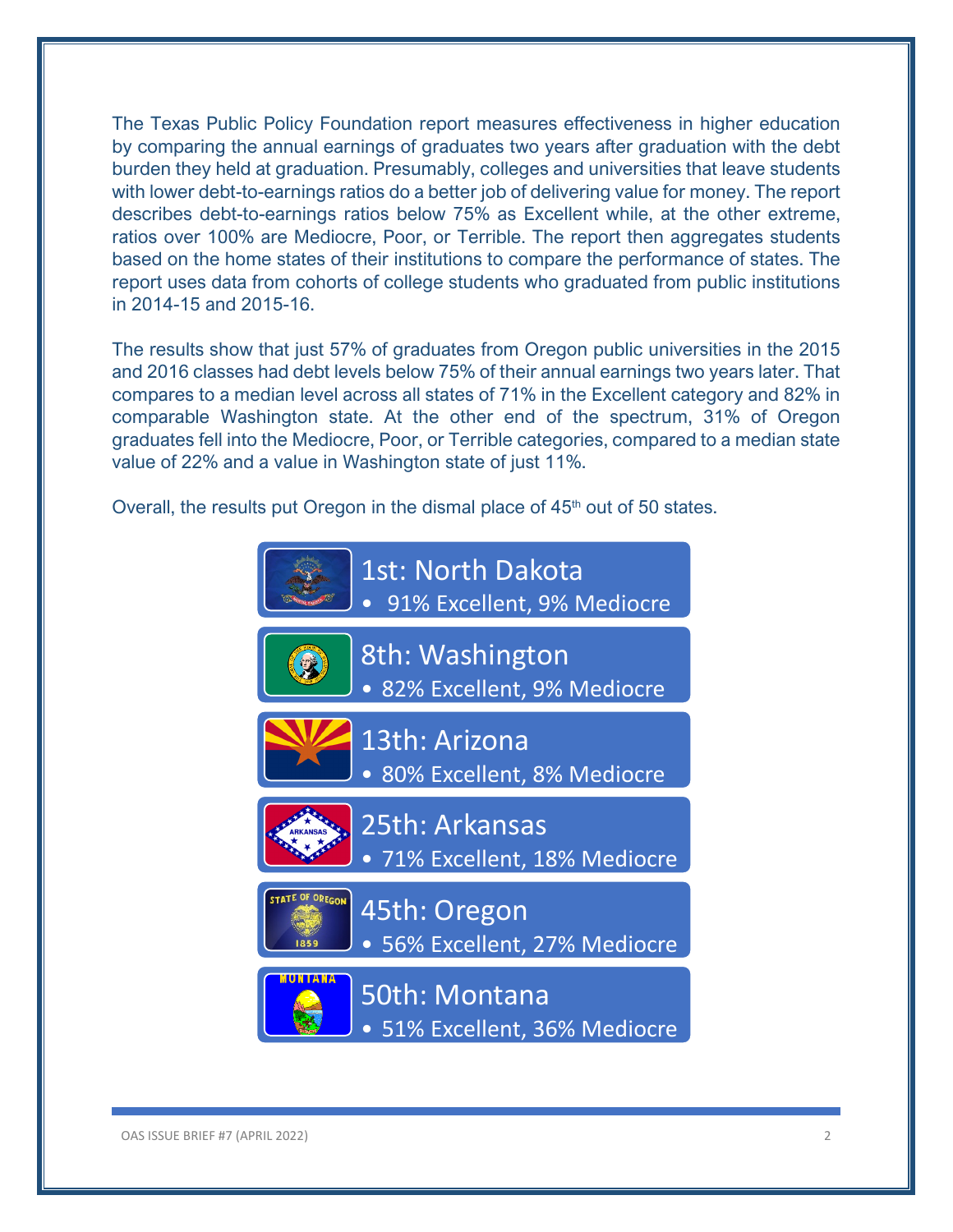The new report uses earnings compared to debt as the measure of higher education's success. The earlier report by the Oregon Association of Scholars cited an alternative approach: it cited three different studies that used the incoming SAT scores of undergraduates, as well as the degrees they pursued, to measure whether a given college or university added value to the student's earnings after graduation compared to what similar students earned across the country.